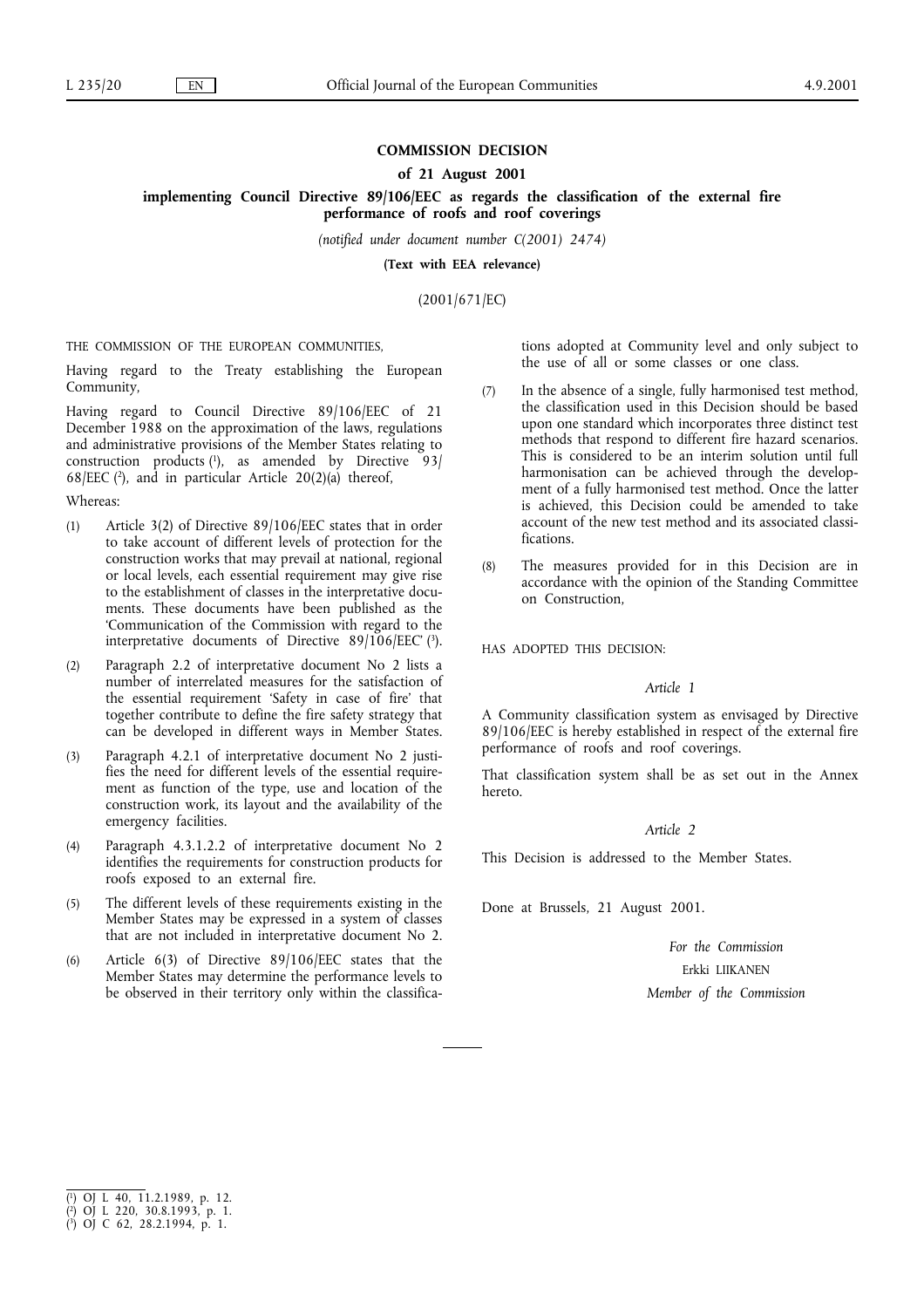### *ANNEX*

#### **PREAMBLE**

CEN report CR 1187:2001 and subsequently upgraded versions shall be applied. The upgraded version shall include, *inter alia*, new revisions of the CEN report, ENV or the EN version of this standard, building on the results/agreements made at the special meeting of CEN TC 127 on 16 May 2001.

The classification set out in the table below is based upon the standard contained in CR 1187:2001. That standard incorporates three distinct test methods that correspond to different fire hazard scenarios. There is no direct correlation between the test methods and hence no generally acceptable hierarchy of classification between them.

In regulating for the external fire performance of roofs/roof coverings, Member States may select the test/class combination(s) appropriate to the actual fire hazard(s) on their territory and establish a national hierarchy of classification between the various tests/classes.

Commission Decision 2000/553/EC (1) establishes a list of roof covering products (and/or materials) which can be considered to fulfil all of the requirements for the performance characteristics 'external fire performance' without the need for testing, subject to any national provisions on the design and execution of works being fulfilled. Such products/materials are considered to be Classes  $B_{ROOF}$  in the table below, without the need for testing.

#### **SYMBOLS**

The classifications according to the three test methods are identified as follows:

— CR 1187:2001 test 1:  $X_{\text{ROOF}}(t1)$ , where t1 = Burning brand alone,

— CR 1187:2001 test 2:  $X_{\text{ROOF}}(t)$ , where t2 = Burning brand + wind,

— CR 1187:2001 test 3:  $X_{\text{ROOF}}(t3)$ , where  $t3 =$  Burning brand + wind + radiation.

 $T_{E}$ : critical external fire spread time

 $T_p$ : critical time to fire penetration

#### **Table**

### CLASSES OF EXTERNAL FIRE PERFORMANCE FOR ROOFS/ROOF COVERINGS (\*)

| Test method           | Class           | Classification criteria                                                                                                                                                                                                                                                                                                                                                                                                                                                                                                                                                                                                                                                                                                                                                 |
|-----------------------|-----------------|-------------------------------------------------------------------------------------------------------------------------------------------------------------------------------------------------------------------------------------------------------------------------------------------------------------------------------------------------------------------------------------------------------------------------------------------------------------------------------------------------------------------------------------------------------------------------------------------------------------------------------------------------------------------------------------------------------------------------------------------------------------------------|
| CR1187:2001<br>test 1 |                 | $B_{ROOF}$ (t1)   All of the following conditions must be satisfied:<br>- external and internal fire spread upwards $< 0.700$ m,<br>- external and internal fire spread downwards $< 0.600$ m,<br>- maximum burned length external and internal < 0,800 m,<br>- no burning material (droplets or debris) falling from exposed side,<br>- no burning/glowing particles penetrating the roof construction,<br>— no single through opening $> 2.5 \times 10^{-5}$ m <sup>2</sup> ,<br>- sum of all through openings $\leq 4.5 \times 10^{-3}$ m <sup>2</sup> ,<br>- lateral fire spread does not reach the edges of the measurement zone,<br>- no internal glowing combustion,<br>- maximum redius of fire spread on 'horizontal', roofs, external and internal < 0,200 m. |
|                       | $F_{ROOF}$ (t1) | No performance determined                                                                                                                                                                                                                                                                                                                                                                                                                                                                                                                                                                                                                                                                                                                                               |